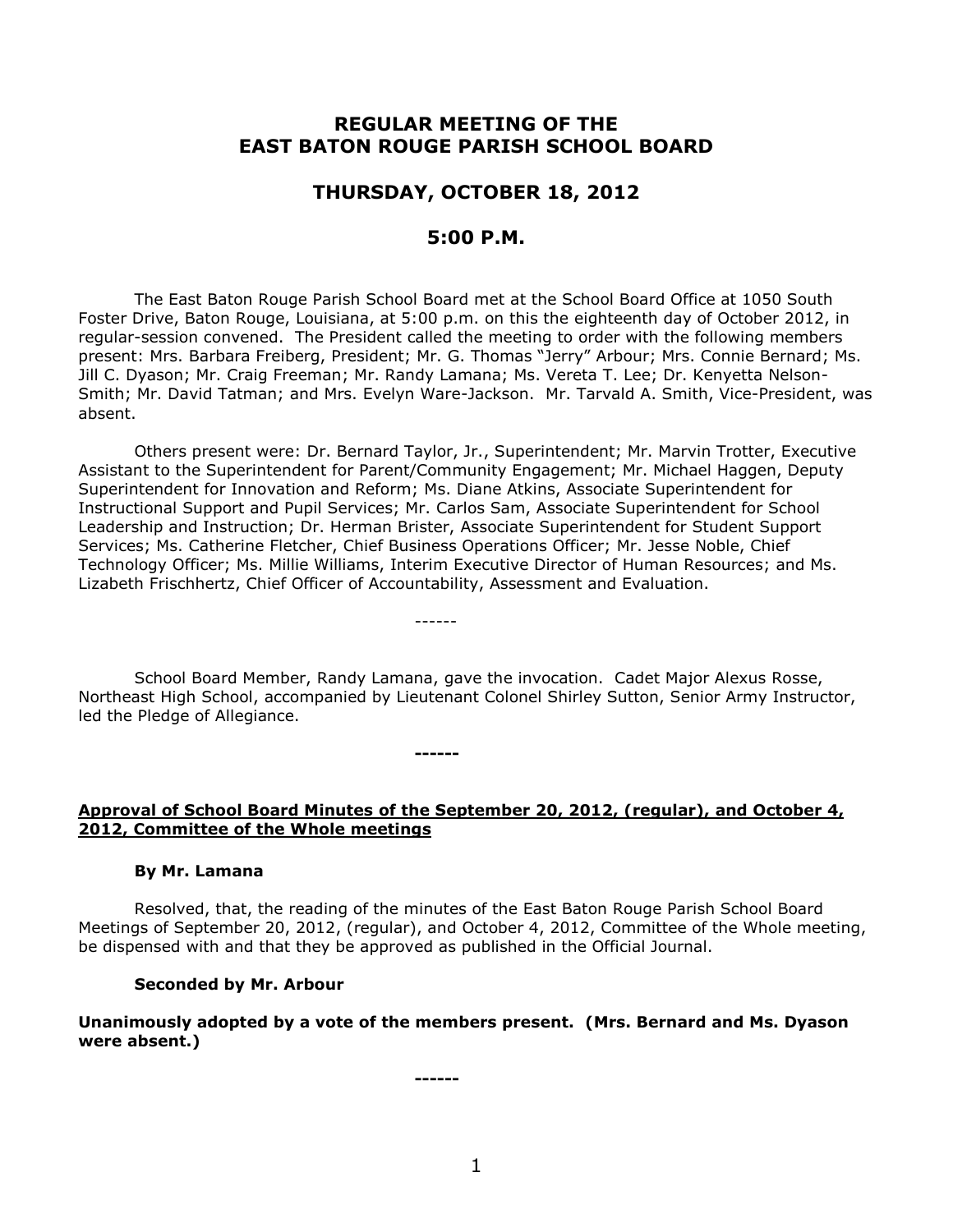### **Approval of Consent Agenda Items**

### **By Ms. Dyason**

Resolved, that, the East Baton Rouge Parish School Board does hereby approve the Consent Agenda items.

### **Seconded by Dr. Nelson-Smith**

**Unanimously adopted by a vote of the members present. (Mr. Smith was absent.)**

**------**

*The following items were approved as part of the Consent Agenda:*

**------**

## **Items approved by the Committee of the Whole for recommendation to the Board:**

Approval of the following new job description: District Grant Writer.

Approval of a contract between the East Baton Rouge Parish School Board and The Achievement Network, LTD, Children's Charter for the period July 1, 2012, through June 30, 2013, for an amount not to exceed \$22,000.00.

Authorization for Mercer to audit the remaining population of participants with dependents in the East Baton Rouge Parish School System Health Care Plan.

Authorization for staff to negotiate a contract renewal with Medco/Express Scripts Pharmacy for the period February 1, 2013, through February 1, 2016, with the understanding that the final contract renewal will be brought to the full Board for final approval.

Approval of the following grant under \$50,000.00: Dollar General Literacy Foundation Grant in the amount of \$3,000.00. (Recipient – Ms. Corie Buras, Teacher, Southeast Middle School)

------

## *END OF CONSENT AGENDA ITEMS*

**------**

## **Approval of a Sub-Contract**

### **By Mr. Arbour**

Resolved, that, the East Baton Rouge Parish School Board does hereby approve a subcontract between the East Baton Rouge Parish School System and Louisiana State University for the Math/Science Partnership.